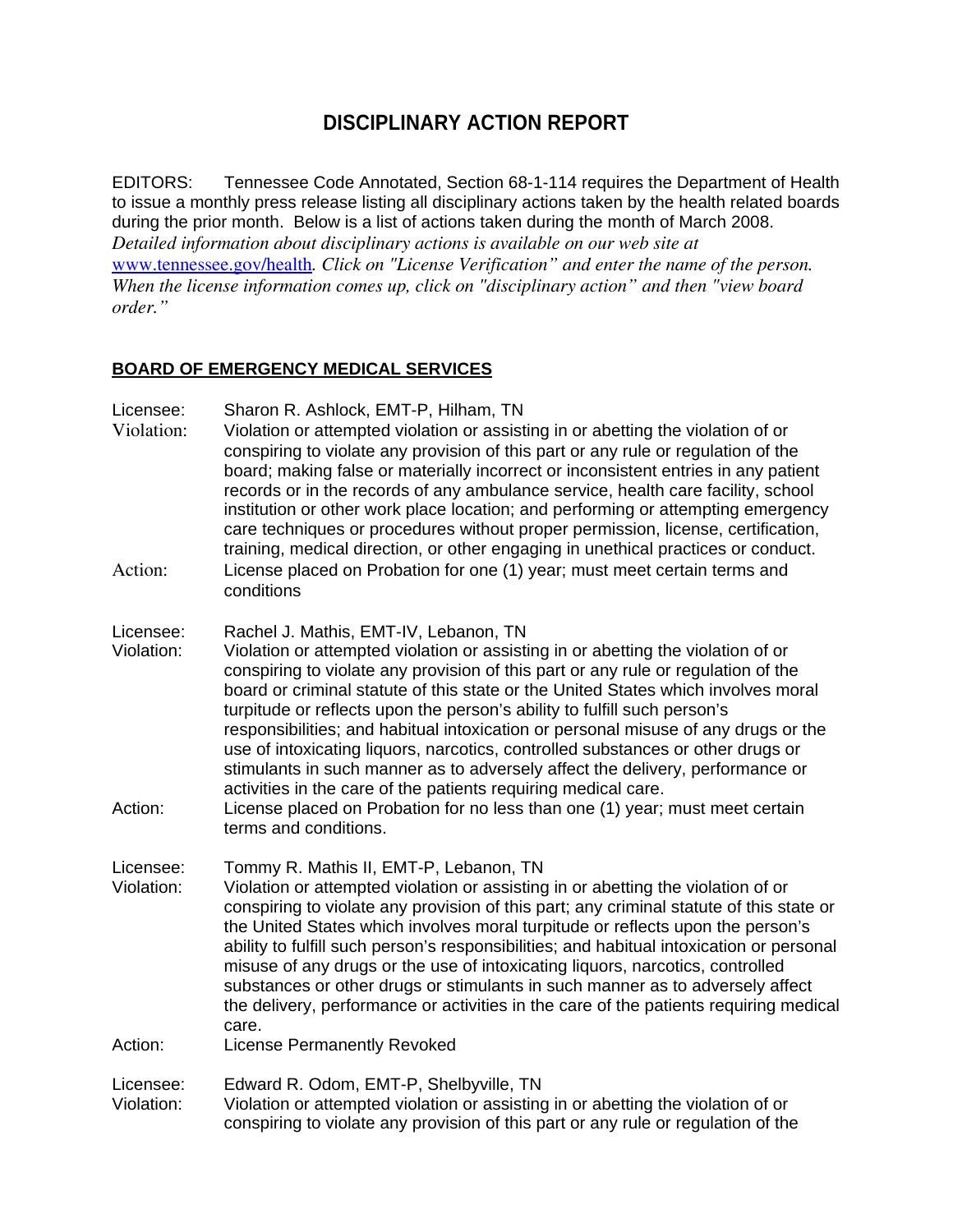board or criminal statute of this state or the United States which involves moral turpitude or reflects upon the person's ability to fulfill such person's responsibilities under this part. Action: License Revoked Licensee: Jeffrey C. Shoumake, EMT-P Violation: Violation or attempted violation or assisting in or abetting the violation of or conspiring to violate any provision of this part or any rule or regulation of the board or criminal statute of this state or the United States which involves moral turpitude or reflects upon the person's ability to fulfill such person's responsibilities under this part; and unauthorized use or removal of narcotics, drugs, supplies or equipment from any ambulance, health care facility, school, institution or other work place location. Action: License Revoked

### **BOARD OF MEDICAL EXAMINERS**

| Licensee:<br>Violation:<br>Action: | Raymond Joseph Enzenauer, M.D., Chattanooga, TN<br>Unprofessional, dishonorable or unethical conduct; violated or attempted to<br>violate, directly or indirectly, or assisted in or abetted the violation of, or<br>conspired to violate, any provision of this chapter or any lawful order of the board<br>issued pursuant thereto, or any criminal statute of the state of Tennessee; and<br>engaging in the practice of medicine when mentally or physically unable to safely<br>do so.<br>License Suspended; must submit to evaluation by VCAP or examining committee<br>not more than 45 days prior to applying for reinstatement of his license; assessed<br>cost.                                                                                                                                                                                                                                                                                                                                                                                                                                                                                                                                                                            |
|------------------------------------|------------------------------------------------------------------------------------------------------------------------------------------------------------------------------------------------------------------------------------------------------------------------------------------------------------------------------------------------------------------------------------------------------------------------------------------------------------------------------------------------------------------------------------------------------------------------------------------------------------------------------------------------------------------------------------------------------------------------------------------------------------------------------------------------------------------------------------------------------------------------------------------------------------------------------------------------------------------------------------------------------------------------------------------------------------------------------------------------------------------------------------------------------------------------------------------------------------------------------------------------------|
| Licensee:<br>Violation:<br>Action: | Delvin E. Littell, M.D.,<br>Unprofessional conduct; and dispensing, prescribing or otherwise distributing any<br>controlled substance or any other drug not in the course of professional practice,<br>or not in good faith to relieve pain and suffering, or not to cure an ailment,<br>physical infirmity or disease, or in amounts and/or for durations not medically<br>necessary, advisable or justified for a diagnosed condition.<br>License SURRENDERED; assessed costs                                                                                                                                                                                                                                                                                                                                                                                                                                                                                                                                                                                                                                                                                                                                                                      |
| Licensee:<br>Violation:            | Mary Louise Chrostowski, M.D., Knoxville, TN<br>Unprofessional, dishonorable or unethical conduct; has violated or attempted to<br>violate, directly or indirectly, or assisted in or abetted the violation of, or<br>conspired to violate, any provision of this chapter or any lawful order of the board<br>issued pursuant thereto, or any criminal statute of the state of Tennessee; gross<br>malpractice, or a pattern of continued or repeated malpractice, ignorance,<br>negligence or incompetence in the course of medical practice; dispensed,<br>prescribed or distributed any controlled substance of any other drug not in the<br>course of professional practice, or not in good faith to relieve pain and suffering,<br>or not to cure an ailment, physical infirmity or disease, or in amounts and/or for<br>durations not medically necessary, advisable or justified for a diagnosed<br>condition; dispensed, prescribed or otherwise distributed to any person a<br>controlled substance or other drug if such person is addicted to the habit of using<br>controlled substances without making a bona fide effort to cure the habit of such<br>patient; dispensed, prescribed or otherwise distributed any controlled substance |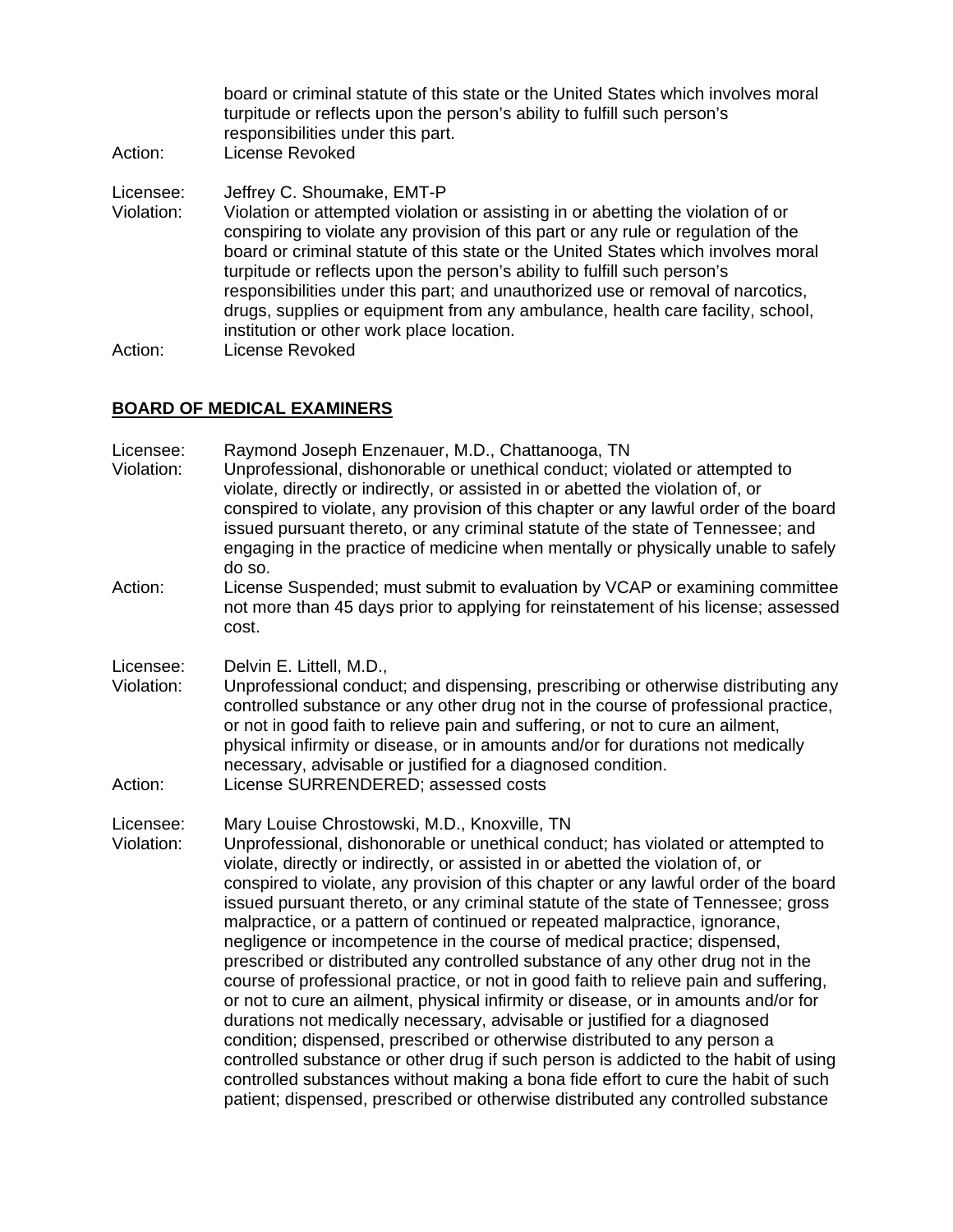| Action:                            | or other drug to any person in violation of any law of the state or of the United<br>States; and in violation of Rule 0880-2-.14(6), Rule 0880-2-.14(7)<br>Revocation of license effective May 18, 2008; assessed costs                                                                                                                                                                                                                                                                                                                                                                                      |
|------------------------------------|--------------------------------------------------------------------------------------------------------------------------------------------------------------------------------------------------------------------------------------------------------------------------------------------------------------------------------------------------------------------------------------------------------------------------------------------------------------------------------------------------------------------------------------------------------------------------------------------------------------|
| Licensee:<br>Violation:<br>Action: | George William Davis, M.D., Nashville, TN<br>Unprofessional, dishonorable or unethical conduct; has violated or attempted to<br>violate, directly or indirectly, or assisted in or abetted the violation of, or<br>conspired to violate, any provision of this chapter or any lawful order of the board<br>issued pursuant thereto, or any criminal statute of the state of Tennessee; gross<br>malpractice, or a pattern of continued or repeated malpractice, ignorance,<br>negligence or incompetence in the course of medical practice.<br>License PERMANENTLY SURRENDERED; assessed \$1,625.00 in civil |
|                                    | penalties                                                                                                                                                                                                                                                                                                                                                                                                                                                                                                                                                                                                    |
| Licensee:<br>Violation:            | Phillip B. Robertson, M.D., Chattanooga, TN.<br>Engaging in the practice of medicine when mentally or physically unable to safely<br>do so.                                                                                                                                                                                                                                                                                                                                                                                                                                                                  |
| Action:                            | License PERMANENTLY SURRENDERED; assessed costs                                                                                                                                                                                                                                                                                                                                                                                                                                                                                                                                                              |
| Licensee:<br>Violation:<br>Action: | Fu J. Sheen, M.D., Knoxville, TN<br>Violation of T.C.A.§ 63-6-101; and O.C.R.R.S.T. 0880-2-.14(6)(e).<br>License PERMANENTLY SURRENDERED; assessed \$15,000.00 in civil<br>penalties                                                                                                                                                                                                                                                                                                                                                                                                                         |

## **BOARD OF NURSING**

| Licensee:<br>Violation:<br>Action: | William Anthony Carlton, R.N., Chattanooga, TN<br>Guilty of unprofessional conduct; has violated or attempted to violate, directly or<br>indirectly, or assisted in or abetted the violation of, or conspired to violate, any<br>provision of this chapter or any lawful order of the board issued pursuant<br>thererto; action taken in another state; and engaging in acts of dishonesty which<br>relate to the practice of nursing.<br>License Revoked; assessed costs                              |
|------------------------------------|--------------------------------------------------------------------------------------------------------------------------------------------------------------------------------------------------------------------------------------------------------------------------------------------------------------------------------------------------------------------------------------------------------------------------------------------------------------------------------------------------------|
| Licensee:<br>Violation:<br>Action: | Tina P. Edwards, L.P.N., Lester, AL<br>Guilty of a crime; and unprofessional conduct<br>License Revoked; assessed \$1,000.00 in civil penalties, plus costs                                                                                                                                                                                                                                                                                                                                            |
| Licensee:<br>Violation:<br>Action: | Vivian L. Ferguson, R.N., Nashville, TN<br>Guilty of fraud or deceit in procuring or attempting to procure a license to practice<br>nursing; guilty of a crime; unprofessional conduct; and has violated or attempted<br>to violate, directly or indirectly, or assisted in or abetted the violation of, or<br>conspired to violate, any provision of this chapter or any lawful order of the board<br>issued pursuant thereto.<br>License Revoked; assessed \$3,000.00 in civil penalties, plus costs |
| Licensee:<br>Violation:<br>Action: | Lee Ann McCain, R.N., Memphis, TN<br>Action taken in another state.<br>License placed on probation; must meet certain terms and conditions; and must<br>appear before the September 2008 Board meeting to show proof of compliance<br>with Alabama Order                                                                                                                                                                                                                                               |
| Licensee:                          | Cheryl C Musick, L.P.N., Jellico, TN                                                                                                                                                                                                                                                                                                                                                                                                                                                                   |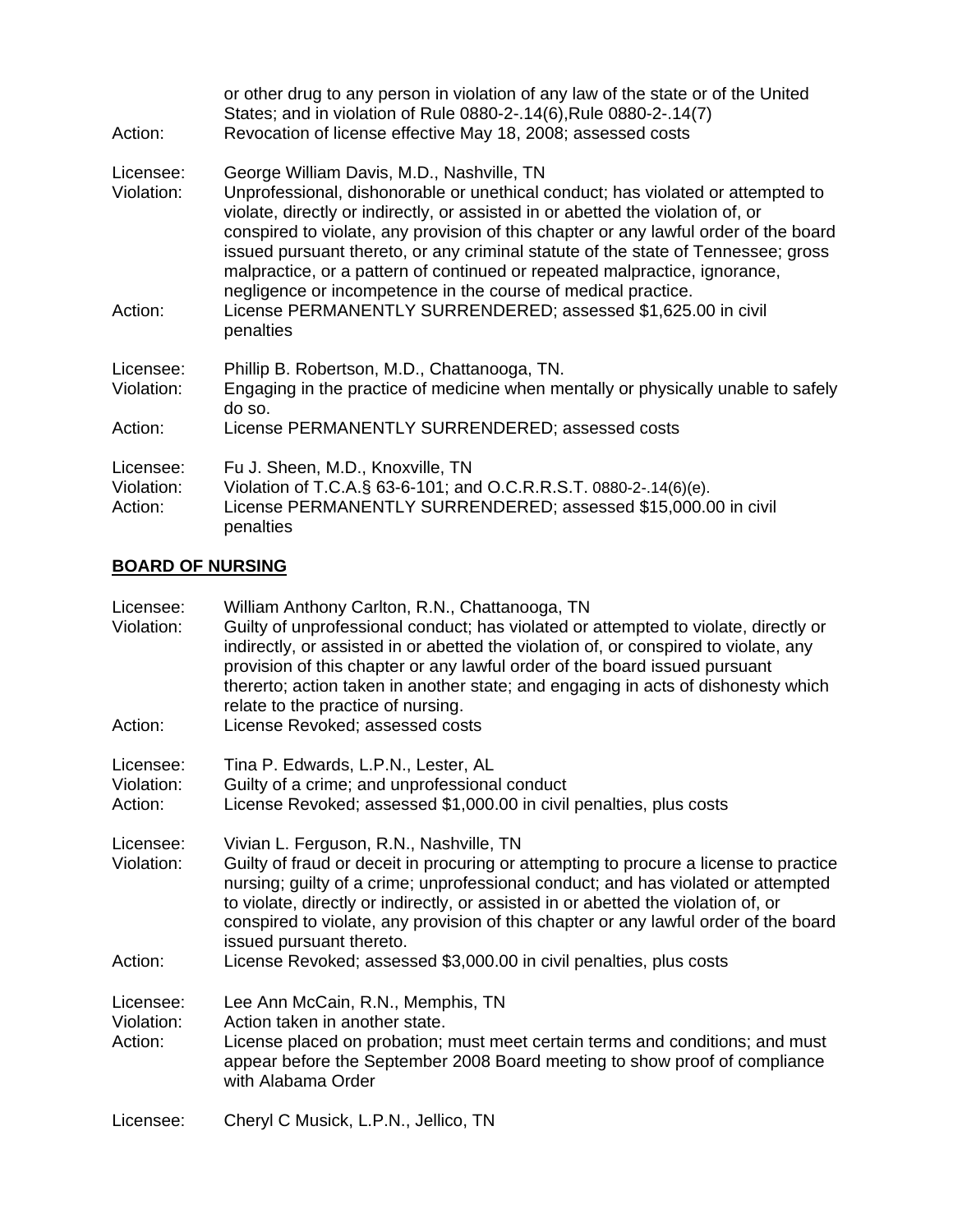Violation: Unfit or incompetent by reason of negligence, habits or other cause; is addicted to alcohol or drugs to a degree of interfering with nursing duties; unprofessional conduct; has violated or attempted to violate, directly or indirectly, or assisted in or abetted the violation of, or conspired to violate, any provision of this chapter or any lawful order of the board issued pursuant thereto; and being under the influence of alcoholic beverages or under the influence of drugs which impair judgment while on duty in any health care facility, school, institution or other work place location. Action: License Revoked; assessed \$2,000.00 in civil penalties, plus costs Licensee: Linda L. Scott, R.N., Memphis, TN Violation: Unfit or incompetent by reason of negligence, habits or other cause; guilty of unprofessional conduct; has violated or attempted to violate, directly or indirectly, or assisted in or abetted the violation of, or conspired to violate, any provision of this chapter or any lawful order of the board issued pursuant thererto; action taken in another state; intentionally or negligently causing physical or emotional injuries to patients; and engaging in acts of dishonesty which relate to the practice of nursing. Action: License VOLUNTARILY SURRENDERED; assessed costs Licensee: Anna N. Smith, L.P.N., Gainesboro, TN Violation: Unfit or incompetent by reason of negligence, habits or other cause; is addicted to alcohol or drugs to a degree of interfering with nursing duties; unprofessional conduct; has violated or attempted to violate, directly or indirectly, or assisted in or abetted the violation of, or conspired to violate, any provision of this chapter or any lawful order of the board issued pursuant thereto; failure to maintain a record for each patient which accurately reflects the nursing problems and interventions for the patient and/or failure to maintain a record for each patient which accurately reflects the name and title of the nurse providing care; making false or materially incorrect, inconsistent or unintelligible entries in any patient records or in the records of any health care facility, school institution or other work place location pertaining to the obtaining, possessing or administration of any controlled substance as defined in the Federal Controlled Substances Act; unauthorized use or removal of narcotics, drugs, supplies, or equipment from any health care facility, school, institution, or other work place location; being under the influence of alcoholic beverages, or under the influence of drugs which impair judgment while on duty in any health care facility, school, institution, or other work place location; and engaging in acts of dishonesty which relate to the practice of nursing. Action: License Revoked; assessed \$1,000.00 in civil penalties, plus costs Licensee: Brenda R. Walker, R.N., Nashville, TN Violation: Unfit or incompetent by reason of negligence, habits or other causes; is addicted to alcohol or drugs to a degree of interfering with nursing duties; unprofessional

conduct; has violated or attempted to violate, directly or indirectly, or assisted in or abetted the violation of, or conspired to violate, any provision of this chapter or any lawful order of the board issued pursuant thereto; failure to maintain a record for each patient which accurately reflects the nursing problems and interventions for the patient and/or failure to maintain a record for each patient which accurately reflects the name and title of the nurse providing care; making false or materially incorrect, inconsistent or unintelligible entries in any patient records or in the records of any health care facility, school institution or other work place location pertaining to the obtaining, possessing or administration of any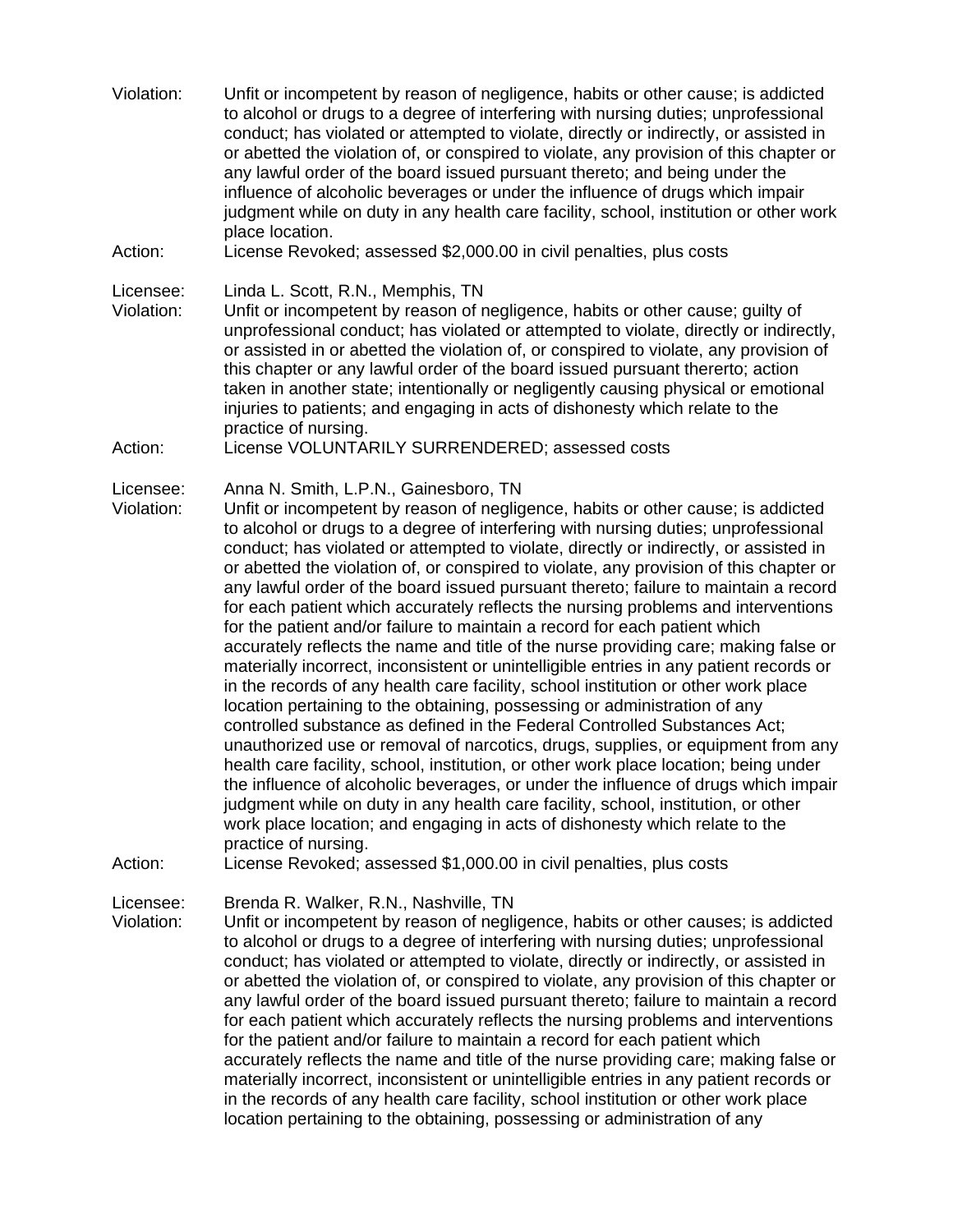controlled substance as defined in the Federal Controlled Substances Act; unauthorized use or removal of narcotics, drugs, supplies, or equipment from any health care facility, school, institution, or other work place location; the use of any intoxicating beverage or the illegal use of any narcotic or dangerous drug while on duty in any health care facility, school, institution, or other work place location; and engaging in acts of dishonesty which relate to the practice of nursing. Action: License Revoked; assessed \$35,000.00 in civil penalties, plus costs

## **BOARD OF OSTEOPATHIC EXAMINERS**

Licensee: Floyd W. Brown, D.O., Manchester, TN Violation: Unprofessional, dishonorable or unethical conduct; violation or attempted to violation, directly or indirectly, or assisted in or abetted the violation of, or conspired to violate, any provision of this chapter or any lawful order of the board issued pursuant thererto, or any criminal statute of the state of Tennessee; and conviction of a felony, conviction of any offense under state or federal drug laws, or conviction of any offense involving moral turpitude. Action: License Revoked; assessed costs Licensee: Kristine Puchta Brown, D.O., Manchester, TN Violation: Unprofessional, dishonorable or unethical conduct; violation or attempted to violation, directly or indirectly, or assisted in or abetted the violation of, or conspired to violate, any provision of this chapter or any lawful order of the board issued pursuant thererto, or any criminal statute of the state of Tennessee; and conviction of a felony, conviction of any offense under state or federal drug laws, or conviction of any offense involving moral turpitude.

Action: License Revoked; assessed costs

### **BOARD OF PHARMACY**

| Licensee:  | Kathryn A. Anderson, RT, La Vergne, TN                         |
|------------|----------------------------------------------------------------|
| Violation: | Theft and diversion of controlled substances from the pharmacy |
| Action:    | Revocation of registration                                     |
| Licensee:  | Stephanie Jacobs, RT, Centerville, TN                          |
| Violation: | Theft and diversion of controlled substances from the pharmacy |
| Action:    | Revocation of registration                                     |
| Licensee:  | Horton L. Jones, DPH, Nashville, TN                            |
| Violation: | Failure to provide patient counseling                          |
| Action:    | \$100 civil penalty                                            |
| Licensee:  | Kroger Pharmacy #533, Nashville, TN                            |
| Violation: | Failure to provide patient counseling                          |
| Action:    | \$500 civil penalty                                            |
| Licensee:  | Kim Laughmiller, DPH, Germantown, TN                           |
| Violation: | Allowing unregistered individuals to work in the pharmacy      |
| Action:    | \$200 civil penalty                                            |
| Licensee:  | Kita Mappin, DPH, Nashville, TN                                |
| Violation: | Failure to provide patient counseling                          |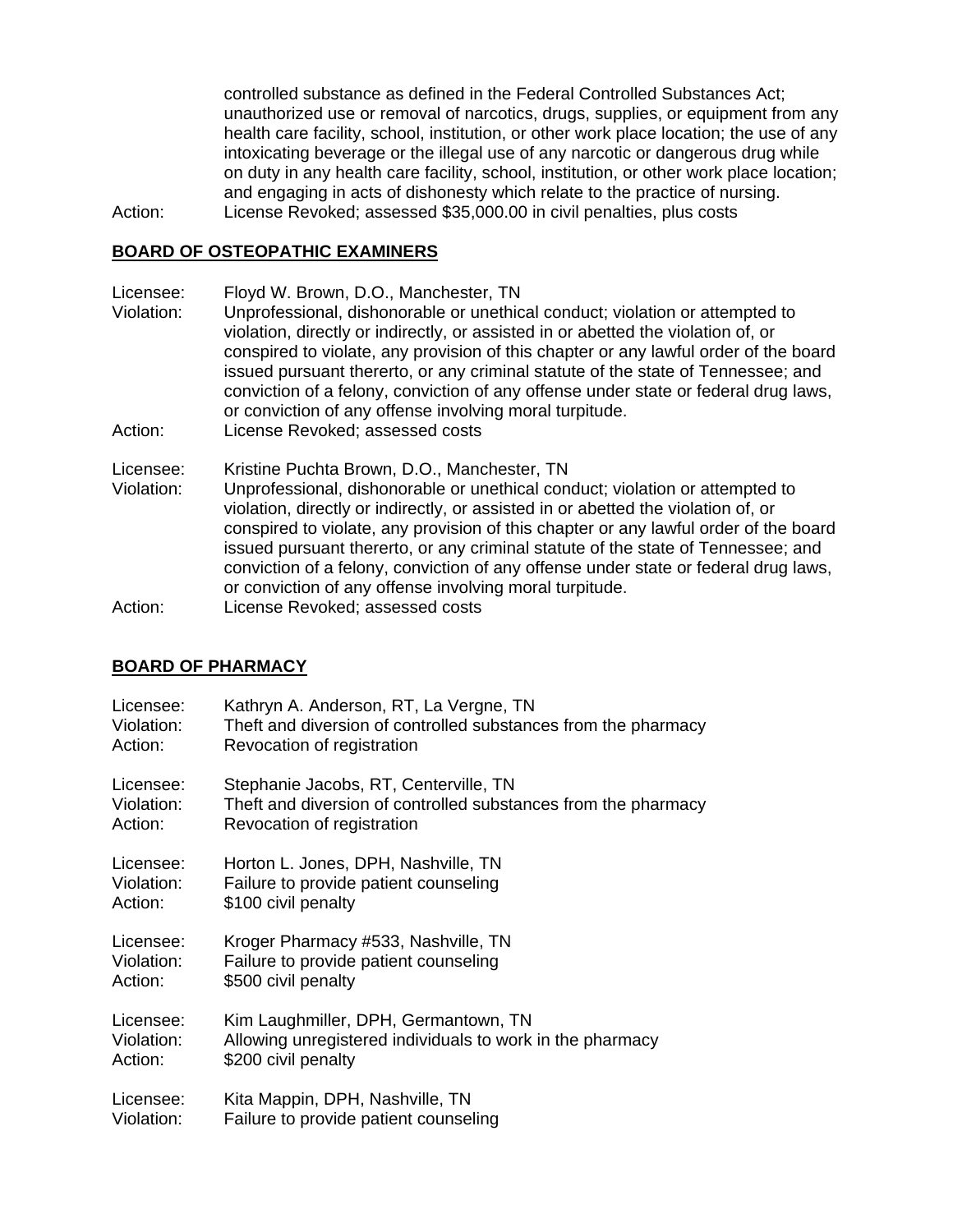| Action:    | \$100 civil penalty                                       |
|------------|-----------------------------------------------------------|
| Licensee:  | Ashley J. Merritt, DPH, Nashville, TN                     |
| Violation: | Failure to provide patient counseling                     |
| Action:    | \$100 civil penalty                                       |
| Licensee:  | Timothy C. Simek, DPH, Seymour, TN                        |
| Violation: | Addicted to the use of alcohol, narcotics, or other drugs |
| Action:    | License revoked                                           |
| Licensee:  | Walgreens Pharmacy #5869, Nashville, TN                   |
| Violation: | Failure to provide patient counseling                     |
| Action:    | \$500 civil penalty                                       |

## **ABUSE REGISTRY PLACEMENTS**

| Individual: | Fatuma Broady                   |
|-------------|---------------------------------|
| Abuse:      | Neglect                         |
| Action:     | Placed on Abuse Registry        |
| Individual: | <b>William Cleaves</b>          |
| Abuse:      | Neglect                         |
| Action:     | Placed on Abuse Registry        |
| Individual: | <b>Glenna Casteel</b>           |
| Abuse:      | Neglect                         |
| Action:     | Placed on Abuse Registry        |
| Individual: | <b>Charles E. Boswell</b>       |
| Abuse:      | Neglect                         |
| Action:     | Placed on Abuse Registry        |
| Individual: | <b>Mario Sneed</b>              |
| Abuse:      | Misappropriation                |
| Action:     | Placed on Abuse Registry        |
| Individual: | <b>Roderick Fentress</b>        |
| Abuse:      | Misappropriation                |
| Action:     | <b>Placed on Abuse Registry</b> |
| Individual: | <b>Kent Dekowski</b>            |
| Abuse:      | Physical                        |
| Action:     | Placed on Abuse Registry        |
| Individual: | <b>Patrick Coderre</b>          |
| Abuse:      | Neglect                         |
| Action:     | Placed on Abuse Registry        |
| Individual: | Jimmy Earl Fox                  |
| Abuse:      | Misappropriation                |
| Action:     | <b>Placed on Abuse Registry</b> |